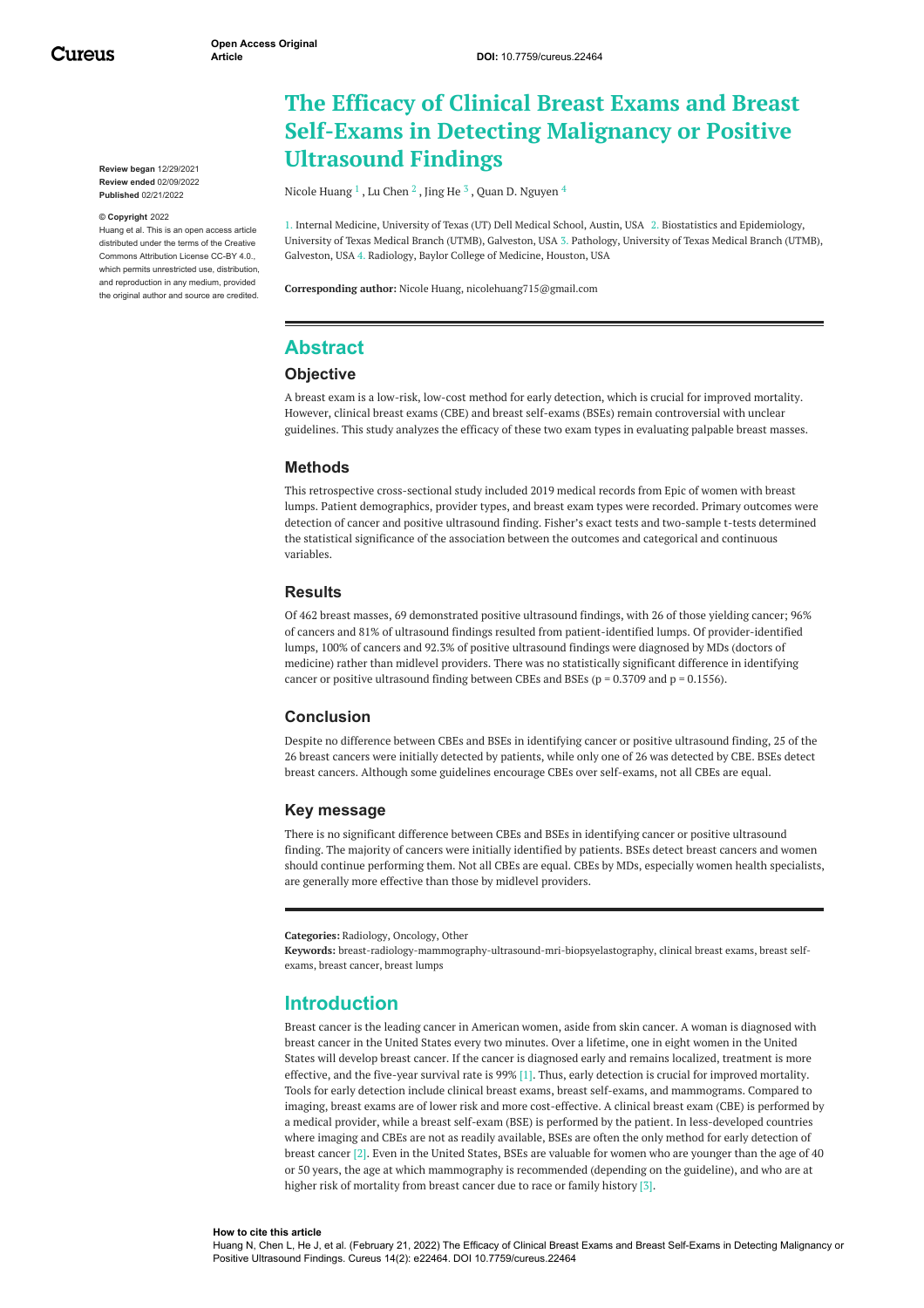Current guidelines regarding CBEs and BSEs, however, are controversial. The American Cancer Society no longer recommends CBEs or BSEs for women with an average risk for breast cancer because research has not associated them with clear benefits in settings where mammography screening is available and awareness is high. However, they suggest women to remain familiar with their breasts and report changes to health providers [4]. The U.S. Preventive Services Task Force also discourages BSEs and states that there is not enough evidence to evaluate CBEs [5]. Only a few organizations still fully endorse the use of CBEs. The National Comprehensive Cancer Network recommends CBEs every one to three years from age 25 to 39 years and annually after the age of 40 years [6].

Despite guidelines, literature seems to suggest that CBEs are better than BSEs [7-10]. While one Swiss study showed no significant difference in the detection of tumors between CBEs and BSEs, the authors still recommended CBEs for older women [11]. Some articles even suggest that CBEs be included in addition to mammography to increase the sensitivity of breast cancer screening [12]. In one meta-analysis, CBEs detected cancer with a sensitivity and specificity of 54% and 94%, respectively [13].

The purpose of this paper is to examine the efficacy of CBEs and BSEs in evaluating palpable breast masses and identifying malignancies or any positive ultrasound results. We are interested in ultrasound results because ultrasound is used to assess breast lumps in women of all ages. Mammograms, due to radiation exposure, are reserved for use in women older than the age of 30. Lehman et al. proposed the protocol for imaging abnormal breast lumps to use ultrasound as "the primary imaging tool for women who are pregnant, lactating, or younger than 30 years. For women who are 40 years old and older, mammography, followed in most cases by ultrasound, is recommended. For women of 30-39 years old, ultrasound or mammography may be performed first at the discretion of the radiologist or referring provider" [14].

Our research is novel as no previous publication in the United States has compared the efficacy of CBEs to BSEs. We hope that our results can contribute to modern breast cancer screening guidelines. We hypothesize that BSEs will be better than CBEs in evaluating breast lumps as women are more familiar with the changes in their own breasts than physicians. Furthermore, not all providers are trained to adequately perform CBEs.

## **Materials And Methods**

This retrospective chart review of 462 women of all ages with palpable breast lumps was collected from Epic between January 1, 2019, and December 31, 2019. The keywords such as "breast mass," "breast lumps," and "breast nodules" were used in the computer search. Lumps identified by patients were categorized as BSEs, whereas those found by physicians were classified as CBEs, regardless if a CBE was also performed after a BSE to further evaluate the patients' findings. Most CBEs, however, were performed for asymptomatic patients with a history of breast cancer. This study was approved by the Institutional Review Board of the University of Texas Medical Branch (IRB#: 19-0277) who granted a waiver of consent. This study was compliant with the Health Insurance Portability and Accountability Act. Patient age, personal history of breast cancer, family history of breast or ovarian cancer, and breast exam type (CBE or BSE) were recorded. For those who had lumps identified by providers, referring provider type (doctor of medicine [MD], doctor of osteopathic medicine [DO], or others) and referring clinical unit (Galveston, League City, or Angleton Danbury Campus [ADC]) were also recorded. Primary outcomes were detection of cancer and positive ultrasound finding, both defined using the American College of Radiology's Breast Imaging Reporting and Database System (BI-RADS) Atlas (Categories 0-6). Positive ultrasound findings included Categories 2-5 [15].

The statistical significance of association between the outcomes and categorical variables was tested using Fisher's exact tests, and continuous variables were tested using two-sample t-tests. All statistical tests were two-sided, and p < 0.05 was considered significant. All analyses were performed using SAS statistical software, version 9.4 (SAS Institute, Cary, North Carolina).

## **Results**

The majority of the breast lumps (84.6% of 462) in the study were identified by patients (Tables *[1](#page-2-0)*, *[2](#page-3-0)*). Further evaluation of these masses revealed 69 positive ultrasound findings with 26 of those yielding cancer, and 10 of them were classified as early-stage (stage 0 and 1). Of the cancers and ultrasound results, most (96% and 81.2%) were reported by patients. Regarding lumps that were identified by providers, 100% of the diagnosed cancers and 92.3% of the positive ultrasound findings were discovered by MDs rather than DOs or midlevel practitioners. Only one of 13 positive ultrasound findings was detected by midlevel providers (Table *[2](#page-3-0)*). Furthermore, 100% of the diagnosed cancers were associated with the League City clinic, whereas 76.9% of the positive ultrasound findings were diagnosed in the League City clinic and 23.1% in the Galveston clinic. The Galveston clinic includes the Correctional Managed Care (CMC) facility where the referring providers are generally midlevel practitioners (nurse practitioners and physician assistants). However, there was no statistically significant difference between the clinic locations and the outcomes of cancer or positive ultrasound findings ( $p = 1$  or  $p = 0.6416$ ). Although most of the palpable masses were identified by patients themselves, there was no statistically significant difference in BSEs compared to CBEs in identifying cancer or positive ultrasound findings ( $p = 0.1556$  and  $p = 0.3709$ ).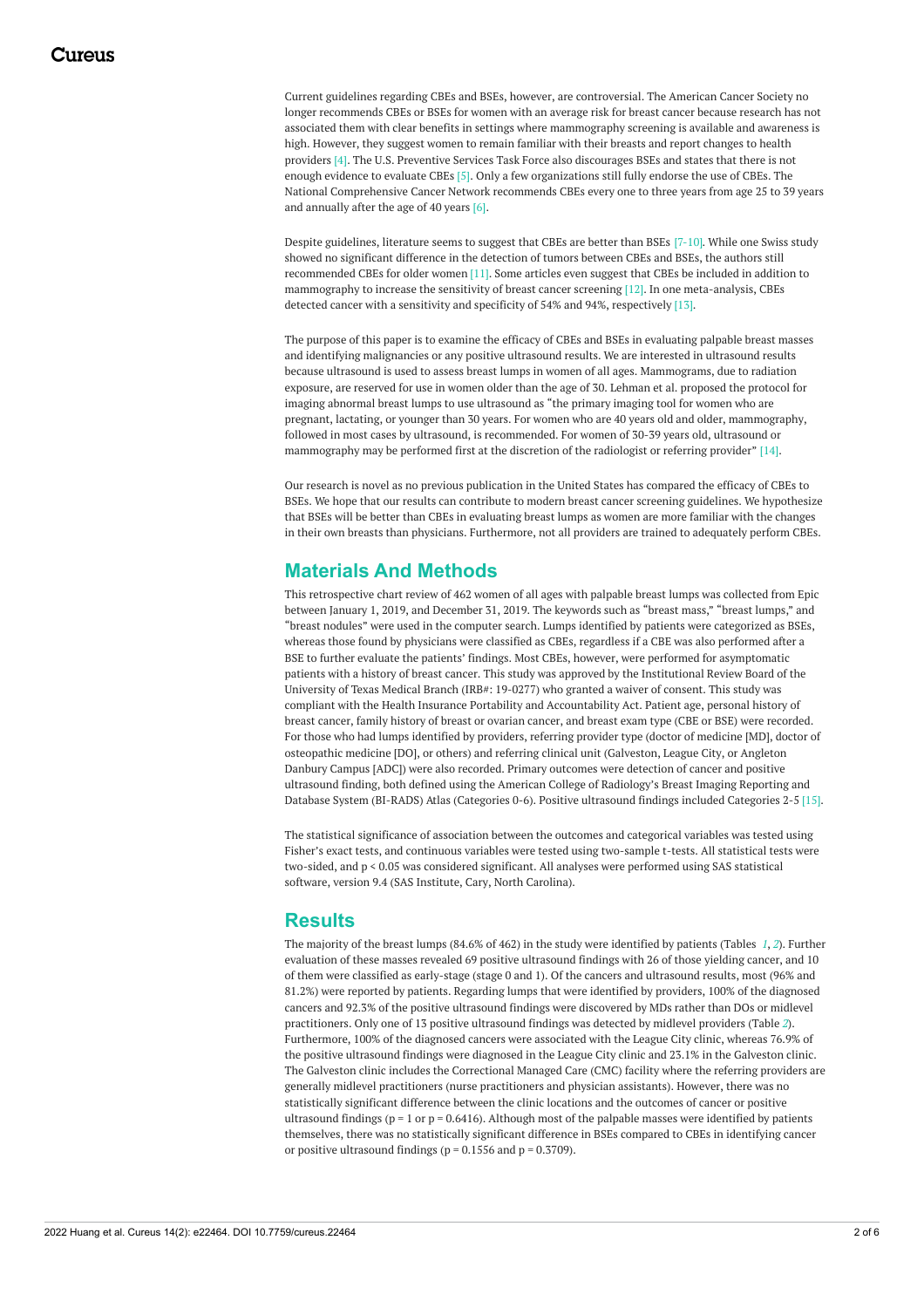## Cureus

<span id="page-2-0"></span>

| <b>Variables</b>                  | Total ( $N = 462$ ) | No Cancer ( $N = 435$ ) | Cancer ( $N = 26$ ) | P-values     |
|-----------------------------------|---------------------|-------------------------|---------------------|--------------|
| Age (Mean, SD)                    | 42.02 (15.52)       | 40.98 (14.91)           | 57.77 (14.92)       |              |
| Breast exam type                  |                     |                         |                     | 0.1556       |
| <b>BSE</b>                        | 391 (84.63)         | 365 (83.91)             | 25 (96.15)          |              |
| CBE                               | 71 (15.37)          | 70 (16.09)              | 1(3.85)             |              |
| Referring provider type           |                     |                         |                     | $\mathbf{1}$ |
| <b>MD</b>                         | 50 (71.43)          | 49 (71.01)              | 1(100.00)           |              |
| <b>DO</b>                         | 3(4.29)             | 3(4.35)                 | 0                   |              |
| Others                            | 17 (24.29)          | 17 (24.64)              | $\mathbf 0$         |              |
| Referring clinical unit           |                     |                         |                     |              |
| Galveston                         | 23 (32.39)          | 23 (32.86)              | $\mathsf 0$         | 1            |
| League City clinic                | 45 (63.38)          | 44 (62.86)              | 1(100.00)           |              |
| <b>ADC</b>                        | 3(4.23)             | 3(4.29)                 | $\mathsf 0$         |              |
| Family history                    |                     |                         |                     | 0.3323       |
| <b>Breast</b>                     | 102 (22.32)         | 99 (22.92)              | 3(12.00)            |              |
| Breast and ovarian                | 8(1.75)             | 7(1.62)                 | 1(4.00)             |              |
| Ovarian                           | 5(1.09)             | 5(1.16)                 | $\pmb{0}$           |              |
| None                              | 342 (74.84)         | 321 (74.31)             | 21 (84.00)          |              |
| Personal history of breast cancer |                     |                         |                     | 0.5749       |
| No                                | 443 (96.72)         | 419 (96.77)             | 24 (96.00)          |              |
| Yes                               | 15 (3.28)           | 14(3.23)                | 1(4.00)             |              |

## **TABLE 1: Association of each variable with detection of cancer**

BSE: Breast self-exam; CBE: clinical breast exam; MD: doctor of medicine; DO: doctor of osteopathic medicine; ADC: Angleton Danbury Campus.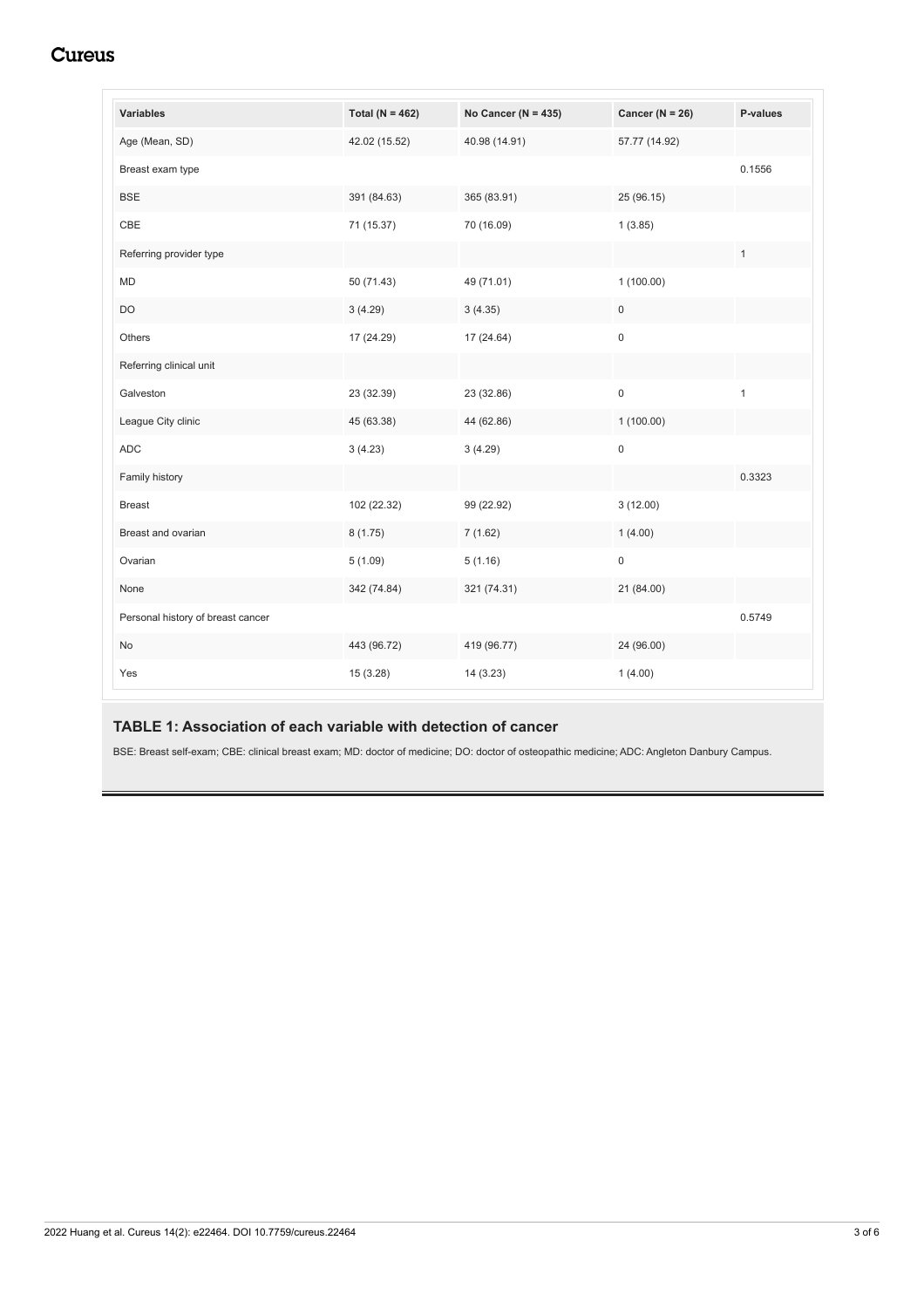## Cureus

<span id="page-3-0"></span>

| <b>Variables</b>                  | Total ( $N = 462$ ) | No finding ( $N = 392$ ) | Positive ultrasound finding ( $N = 69$ ) | P-values |
|-----------------------------------|---------------------|--------------------------|------------------------------------------|----------|
| Age (Mean, SD)                    | 42.02 (15.52)       | 41.08 (14.57)            | 46.72 (18.83)                            | 0.0202   |
| Breast exam type                  |                     |                          |                                          | 0.3709   |
| <b>BSE</b>                        | 391 (84.63)         | 334 (85.20)              | 56 (81.16)                               |          |
| CBE                               | 71 (15.37)          | 58 (14.80)               | 13 (18.84)                               |          |
| Referring provider type           |                     |                          |                                          | 0.2735   |
| <b>MD</b>                         | 50 (71.43)          | 38 (66.67)               | 12 (92.31)                               |          |
| <b>DO</b>                         | 3(4.29)             | 3(5.26)                  | $\mathbf 0$                              |          |
| Others                            | 17 (24.29)          | 16 (28.07)               | 1(7.69)                                  |          |
| Referring clinical unit           |                     |                          |                                          | 0.6416   |
| Galveston                         | 23 (32.39)          | 20 (34.48)               | 3(23.08)                                 |          |
| League City clinic                | 45 (63.38)          | 35 (60.34)               | 10 (76.92)                               |          |
| <b>ADC</b>                        | 3(4.23)             | 3(5.17)                  | $\mathsf 0$                              |          |
| Family history                    |                     |                          |                                          | 0.4704   |
| <b>Breast</b>                     | 102 (22.32)         | 91 (23.39)               | 11 (16.18)                               |          |
| Breast and ovarian                | 8(1.75)             | 7(1.80)                  | 1(1.47)                                  |          |
| Ovarian                           | 5(1.09)             | 5(1.29)                  | $\pmb{0}$                                |          |
| None                              | 342 (74.84)         | 286 (73.52)              | 56 (82.35)                               |          |
| Personal history of breast cancer |                     |                          |                                          | 0.4693   |
| No                                | 443 (96.72)         | 379 (96.93)              | 64 (95.52)                               |          |
| Yes                               | 15(3.28)            | 12(3.07)                 | 3(4.48)                                  |          |

### **TABLE 2: Association of each variable with detection of positive ultrasound finding**

BSE: Breast self-exam; CBE: clinical breast exam; MD: doctor of medicine; DO: doctor of osteopathic medicine; ADC: Angleton Danbury Campus.

Most patient characteristics, such as personal history of breast cancer or family history of breast or ovarian cancer, had no significant effect on the outcome of lumps being cancer or positive ultrasound findings. The majority of 462 patients had no personal history of breast cancer (96.7%) or family history of breast or ovarian cancer (74.8%). Of the 26 patients with cancer, 96% had no personal history of breast cancer and 84% had no family history of breast or ovarian cancer (p = 0.5749 and p = 0.3323). Table *[2](#page-3-0)* shows that out of 69 positive ultrasound findings, 95.5% had no personal history of breast cancer and 82.4% had no family history of breast or ovarian cancer ( $p = 0.4693$  and  $p = 0.4704$ ). Age, on the other hand, was statistically significant among the patients with palpable breast masses that were associated with cancer or positive ultrasound findings ( $p < 0.0001$  and  $p = 0.0202$ ). The average age of 462 patients was 42. Patients with cancer or positive ultrasound findings were older on average (57.8-years old with an SD of 14.9 and 46.7-years old with an SD of 18.8, respectively).

Interestingly, of the 26 patients with cancer, only six had received prior screening mammograms. Annual screening mammograms allow for early detection of breast cancers before they become palpable. It is possible that if the other 20 patients had annual screening mammograms, some of those cancers may have been detected earlier before becoming palpable.

## **Discussion**

This study's main result was that the efficacy of detecting malignancy or any positive ultrasound finding did not differ significantly between CBEs and BSEs. Both exams were of similar values. However, most cancers and positive ultrasound findings were identified by patients. If cancers were diagnosed by providers, the providers were usually physicians rather than midlevel practitioners (nurse practitioners and physician assistants).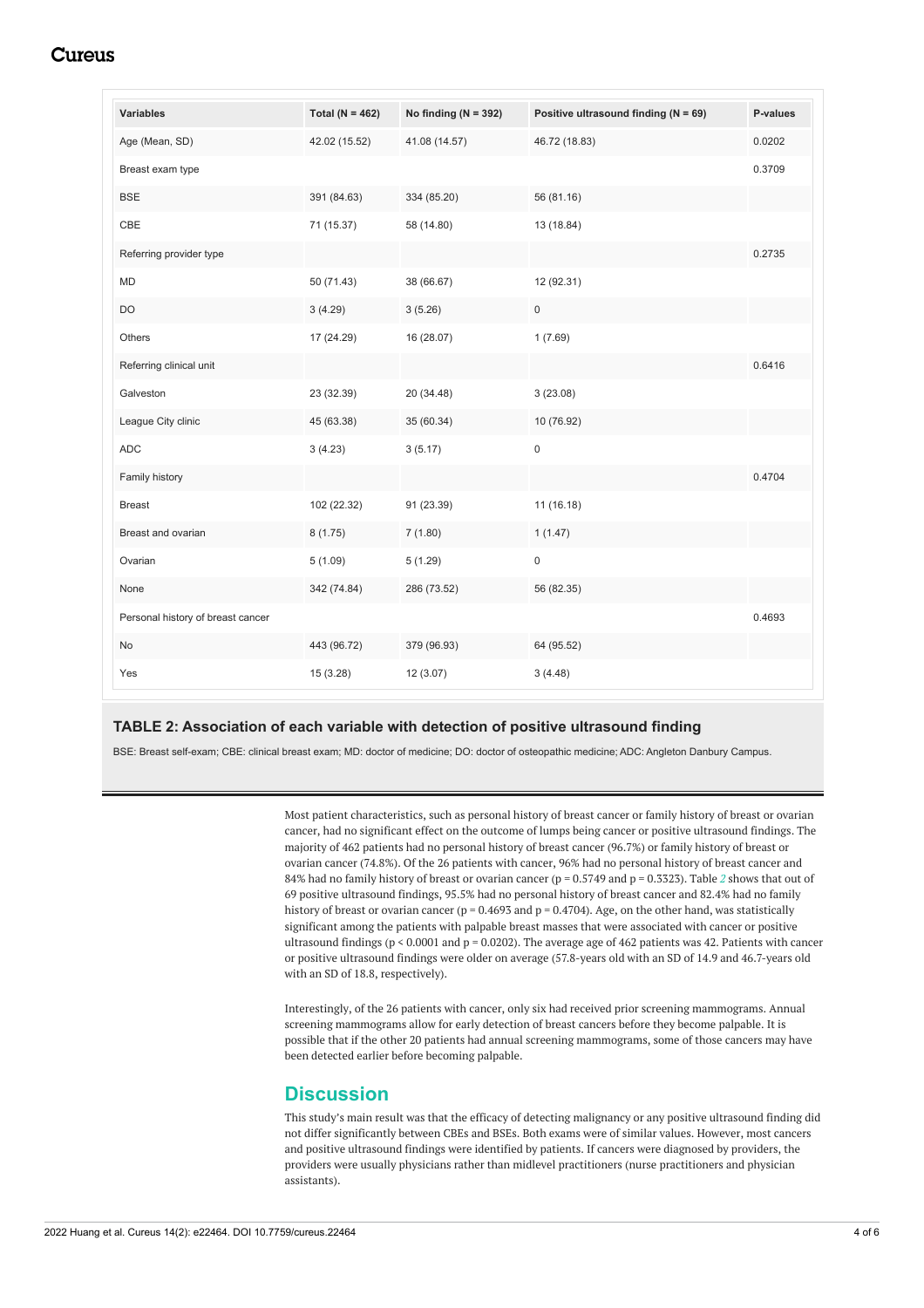Our finding of the importance of BSEs is consistent with prior studies, which also showed breast cancers to be patient-identified. Roth et al. demonstrated that 39% of breast cancers in their study were detected by patients. In breast cancer survivors, the rate was 25%. Only 43% of the study's breast cancers were diagnosed with mammography [3]. In another study, two-thirds of women self-detected their breast cancer [16]. Szukis et al. reported that having a history of performing BSEs was associated with increased detection rates of breast cancer [17]. This suggests that the habit of conducting BSEs is beneficial. Some guidelines discourage BSEs due to false-positive lumps causing more emotional harm than good [18]. Numerous imaging tests, biopsies, and surgeries lead not only to anxiety but also to financial consequences. The cost of positive BSEs is further workup with imaging studies including diagnostic mammograms and breast ultrasounds. According to the Susan G. Komen Foundation, the cost in Texas for diagnostic imaging with private insurance ranges from \$336 to \$836, and for uninsured women, the cost could be more than \$1,000 out-ofpocket. The benefit of detecting cancer on BSEs is the lower cost of treatment when diagnosing at an earlier stage. Comparing five-year survival rates, stages zero and one are 100%, stage two is 93%, stage three is 72%, and stage four is 22% [19]. Recommendations against BSEs are mainly based on the results of an outdated Shanghai trial that took place more than 30 years ago. The study concluded that BSEs were not associated with reductions in breast cancer mortality [20]. Since then, literature on this topic has been scarce. Based on this article, BSE is a skill that women should continue to practice because it diagnoses breast cancer. With early detection correlating with reduced mortality, it is possible that BSEs could have a significant impact on breast cancer mortality.

The data from this paper also insinuates that CBEs when performed by physicians specializing in women's health, such as breast surgeons or obstetrics and gynecology (OB-GYN) doctors, are more effective than those performed by general practitioners. This could be explained by many physicians' lack of training in CBE skills and discomfort in performing these exams [21]. One study showed that physicians who were male, of family medicine specialty, and perceptive of patient embarrassment had lower rates of CBE [22]. Perhaps for CBEs to be more effective tools in detecting cancer, physicians need to first overcome their unease and then hone their CBE skills. More standardization in CBE techniques among providers could increase its efficacy in detecting malignancies.

### **Limitations**

Limitations of this study include its retrospective design that involved chart review. Some charts, mostly of patients in the prison hospital (CMC location), were missing information about the personal history of breast cancer, family history of breast or ovarian cancer, and whether or not family members with cancer were first- or second-degree. Perhaps those with more first-degree compared to second-degree relatives would have been more inclined to seek a health provider for evaluation of their breast mass. On the other hand, perhaps, patients with a history of benign breast lumps would have been less concerned about subsequent breast masses and not sought further evaluation. Another piece of information that could not be extracted from charts is the final specialty for interns. This could have affected the attribution of providers to certain departments. For example, if a surgical intern was rotating through internal medicine when he/she identified a patient's breast mass, then the identifying provider would have been mislabeled as internal medicine rather than surgery. While the study lost eight of 421 patients to follow-up (no postimaging biopsy results), these patients were not excluded. Their breast masses were classified as not cancer as all of these masses received BI-RADS 4A on imaging, an indication of less than 10% chance of malignancy [23].

Other limitations of the study include differing definitions of BSE and CBE as there is no consensus on one specific method for breast exams. So, patients and physicians may employ different techniques for evaluating palpable masses. Lastly, this study may not be generalized to all women in America as patient charts were taken from tertiary care centers in Galveston, Texas. The racial, ethnic, and socioeconomic distributions of these patients may differ from other populations.

## **Conclusions**

In summary, in patients presenting for evaluation of breast lumps, there is no significant difference between CBEs and BSEs. However, the majority of breast cancers are detected by patients. This suggests that BSEs are important and do detect cancer. Despite controversial guidelines, women should continue to perform BSEs for early breast cancer screening. Although some guidelines encourage CBEs over BSEs, not all CBEs are equal. CBEs by MDs, especially women health specialists like breast surgeons and OB-GYN physicians, are generally more effective than those by midlevel providers.

## **Additional Information**

### **Disclosures**

**Human subjects:** Consent was obtained or waived by all participants in this study. Institutional Review Board of the University of Texas Medical Branch issued approval #19-0277. **Animal subjects:** All authors have confirmed that this study did not involve animal subjects or tissue. **Conflicts of interest:** In compliance with the ICMJE uniform disclosure form, all authors declare the following: **Payment/services info:** All authors have declared that no financial support was received from any organization for the